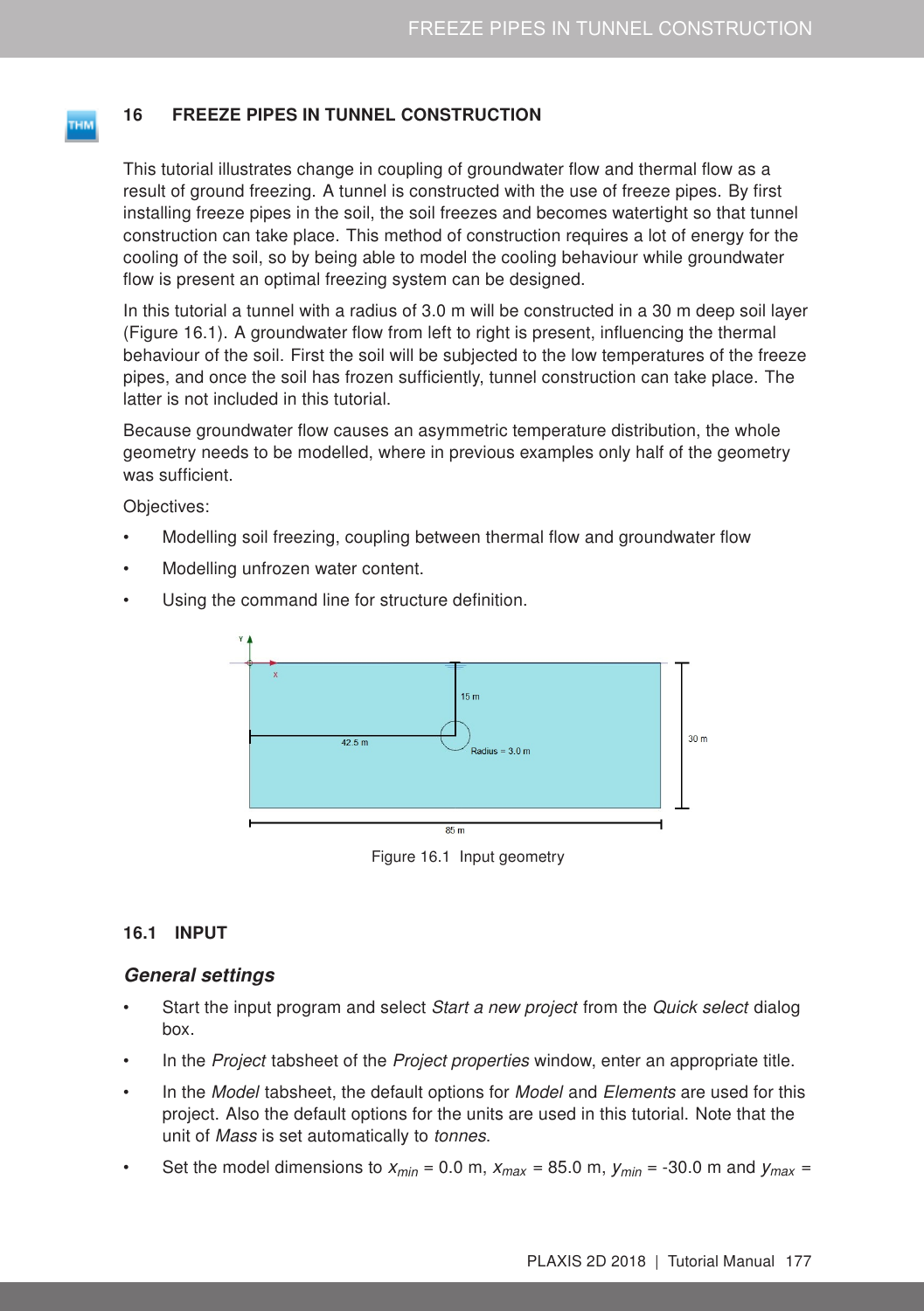0.0 m.

In the *Constants* tabsheet, set  $T_{water}$  and  $T_{ref}$  to 283 K, other constants keep their default values. A description of constants can be found in the [Reference Manual.](#page-0-1) Click Ok to exit the Project properties window.

### Definition of soil stratigraphy

- For Create a borehole at  $x = 0$ . The *Modify soil layers* window pops up.
- Create a single soil layer with top level at 0.0 m and bottom level at -30.0 m. Set the head at ground level (0.0 m).
- Click the Materials button in the Modify soil layers window. 事
- Define a data set for soil with the parameters given in Table [16.1,](#page-1-0) for the General, Parameters and Groundwater tabsheets.

<span id="page-1-0"></span>Table 16.1 Soil properties of the sand

| Parameter                             | Name                    | Sand                            | Unit              |  |  |  |  |
|---------------------------------------|-------------------------|---------------------------------|-------------------|--|--|--|--|
| General                               |                         |                                 |                   |  |  |  |  |
| Material model                        | Model                   | Mohr-Coulomb                    | L,                |  |  |  |  |
| Type of material behaviour            | Type                    | Drained                         |                   |  |  |  |  |
| Soil unit weight above phreatic level | $\gamma$ unsat          | 18.0                            | kN/m <sup>3</sup> |  |  |  |  |
| Soil unit weight below phreatic level | $\gamma_{\textit{sat}}$ | 18.0                            | kN/m <sup>3</sup> |  |  |  |  |
| Initial void ratio                    | $e_{init}$              | 0.5                             |                   |  |  |  |  |
| Parameters                            |                         |                                 |                   |  |  |  |  |
| Young's modulus                       | E'                      | $1.10^{5}$                      | kN/m <sup>2</sup> |  |  |  |  |
| Poisson's ratio                       | $\boldsymbol{\nu}$      | 0.3                             |                   |  |  |  |  |
| Cohesion                              | $C_{ref}$               | 0.0                             | kN/m <sup>2</sup> |  |  |  |  |
| Angle of internal friction            | φ,                      | 37.0                            | $\circ$           |  |  |  |  |
| Dilatancy angle                       | ψ                       | 0.0                             | $\circ$           |  |  |  |  |
| Groundwater                           |                         |                                 |                   |  |  |  |  |
| Data set                              | L.                      | Standard                        | ÷,                |  |  |  |  |
| <b>Type</b>                           |                         | Medium                          |                   |  |  |  |  |
| Horizontal permeability               | k,                      | 1.00                            | m/day             |  |  |  |  |
| Vertical permeability                 | $k_{V}$                 | 1.00                            | m/day             |  |  |  |  |
| Change of permeability                | $c_{k}$                 | $1.0 \cdot 10^{15}$             |                   |  |  |  |  |
| Thermal                               |                         |                                 |                   |  |  |  |  |
| Specific heat capacity                | $C_{S}$                 | 860                             | kJ/t/K            |  |  |  |  |
| Thermal conductivity                  | $\lambda_{\mathsf{s}}$  | $4.0.10^{-3}$                   | kW/m/K            |  |  |  |  |
| Soil density                          | $\rho_s$                | 2.6                             | t/m <sup>3</sup>  |  |  |  |  |
| X-component of thermal expansion      | $\alpha_{x}$            | $5.0 \cdot 10^{-6}$             | 1/K               |  |  |  |  |
| Y-component of thermal expansion      | $\alpha_V$              | $5.0 \cdot 10^{-6}$             | 1/K               |  |  |  |  |
| Z-component of thermal expansion      | $\alpha$ <sub>7</sub>   | $5.0.10^{-6}$                   | 1/K               |  |  |  |  |
| Unfrozen water content                |                         | User<br>defined<br>(Table 16.2) | ÷                 |  |  |  |  |
| Interfaces                            |                         |                                 |                   |  |  |  |  |
| Interface strength                    | $\overline{a}$          | Rigid                           |                   |  |  |  |  |
| Thermal resistance                    | R                       | 0                               | $m^2K/kW$         |  |  |  |  |
| Initial                               |                         |                                 |                   |  |  |  |  |
| $K_0$ determination                   | $\overline{a}$          | Automatic                       | ÷,                |  |  |  |  |

To model the amount of (fluid) water available to flow through the soil at certain temperatures, a curve for unfrozen water content needs to be determined by defining a table with values for unfrozen water content at certain temperatures. The same curve can be applied in other projects, hence the table can be saved and loaded into the soil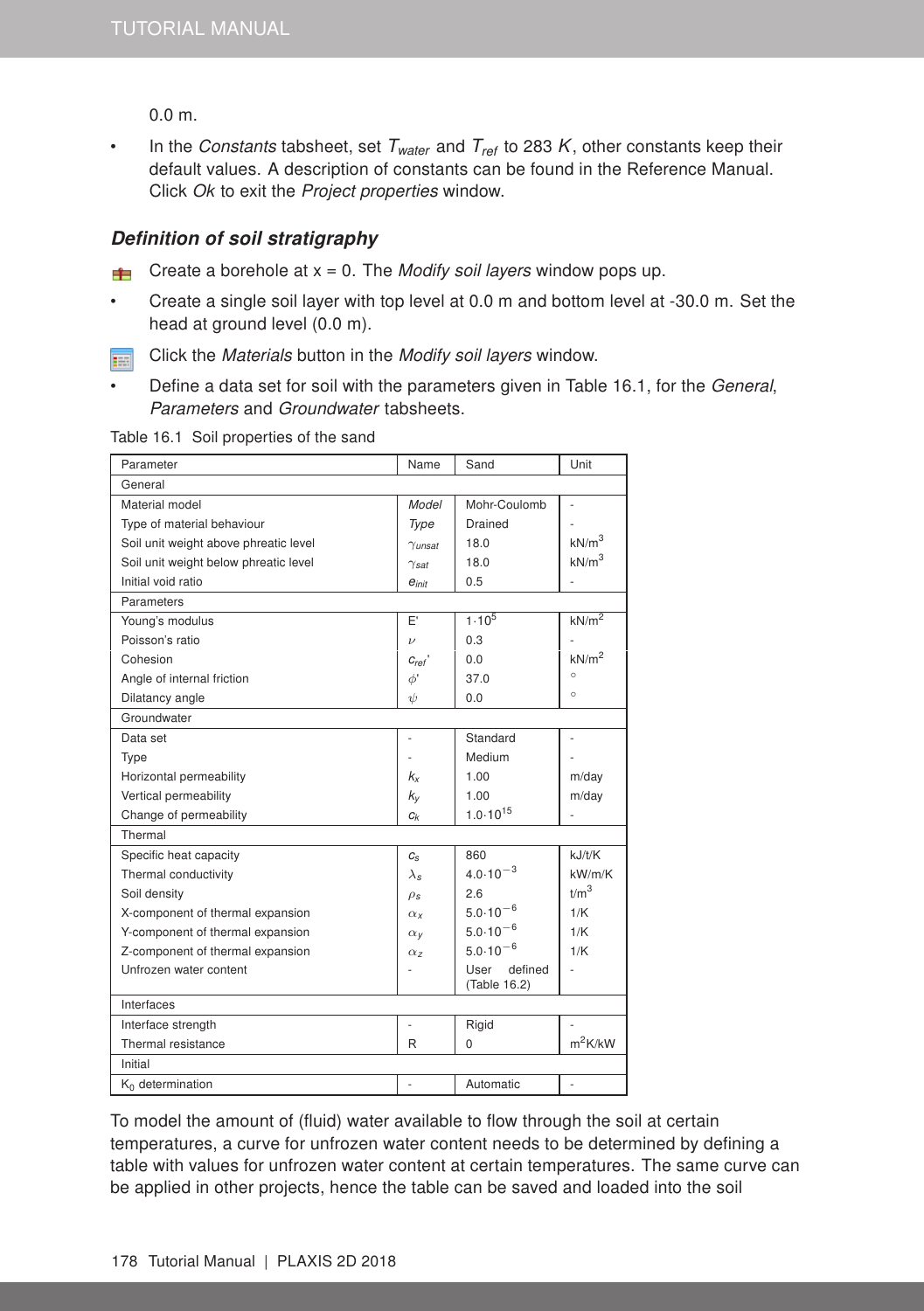properties of other projects. For more information, refer Section 6.1.6 of the [Reference](#page-0-1) [Manual.](#page-0-1)

- Click the Thermal tab. Enter the values as given in the Table [16.1.](#page-1-0)
- Select the option User defined from the drop down menu for Unfrozen water content at the bottom of the tabsheet.



- Enter the values for *Interfaces* and *Initial* tabsheets as given in Table [16.1.](#page-1-0)
- Click OK to close the dataset.
- Assign the material dataset to the soil layer.

**Hint:** The table can be saved by clicking the *Save* button in the table. The file must be given an appropriate name. For convenience, save the file in the same folder as the project is saved.

| #              | Temperature [K] | Unfrozen water content [-] |  |  |
|----------------|-----------------|----------------------------|--|--|
| 1              | 273.0           | 1.00                       |  |  |
| 2              | 272.0           | 0.99                       |  |  |
| 3              | 271.6           | 0.96                       |  |  |
| 4              | 271.4           | 0.90                       |  |  |
| 5              | 271.3           | 0.81                       |  |  |
| 6              | 271.0           | 0.38                       |  |  |
| $\overline{7}$ | 270.8           | 0.15                       |  |  |
| 8              | 270.6           | 0.06                       |  |  |
| 9              | 270.2           | 0.02                       |  |  |
| 10             | 269.5           | 0.00                       |  |  |

<span id="page-2-0"></span>Table 16.2 Input for unfrozen water content curve for sand

## Definition of structural elements

The freeze pipes are modelled by defining lines with a length similar to the freeze pipe diameter (10 cm), containing a convective boundary condition. For simplicity, in this tutorial only 12 cooling elements are defined, while in reality more elements may be implemented in order to achieve a sufficient share of frozen soil.

- Proceed to Structures mode.
- Click the Create line button in the side toolbar.
- Click the command line and type  $"$  line  $45.141 -13.475 45.228 -13.425"$ . Press <Enter> to create the first freezing pipe. For more information regarding command line, see Section 3.7 of the [Reference Manual.](#page-0-1)
- Similarly create the remaining freeze pipes according to Table [16.3.](#page-3-0)



- Multi select the created lines using the *Select lines* from the side toolbar.
	- Right click the selected lines and select *Thermal flow BC* to create the thermal flow boundary conditions for the freeze pipes.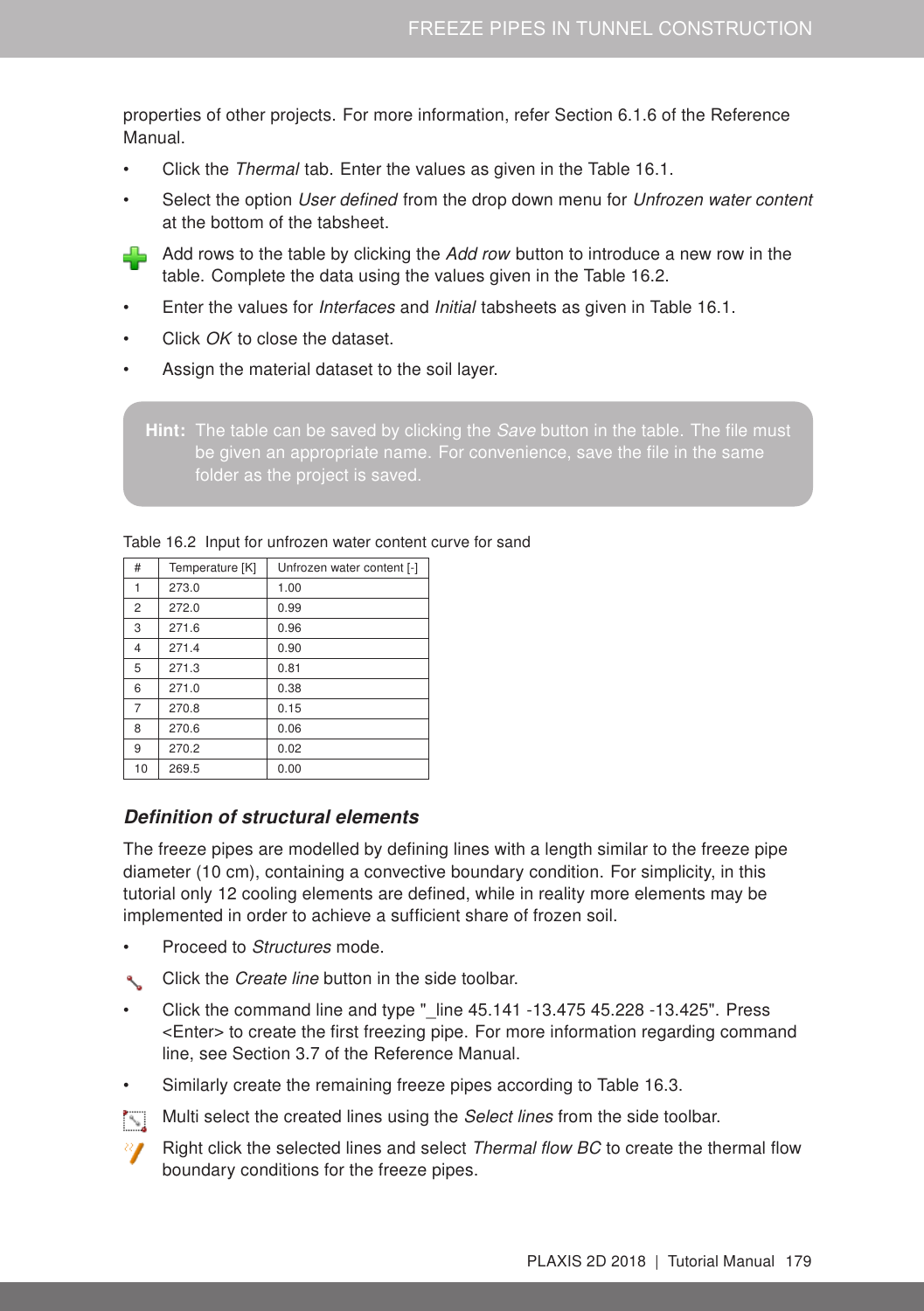the PLAXIS knowledge base(http://kb.plaxis.nl/search/site/LineCoordinatesCommands.txt). This can be downloaded and copied in the Commands runner, to get the pipes.

- For the selected freeze pipes, in the *Selection explorer* expand the subtree for the ThermalFlowBC.
- The *Behaviour* is set to *Convection*, the  $T_{fluid}$  to 250 K and the *Transfer coefficient* to 1.0 kW/m<sup>2</sup> /K.

| Line number    | $X_{point1}$ | $Y_{point1}$ | $X_{point2}$ | $Y_{point2}$ |
|----------------|--------------|--------------|--------------|--------------|
|                | 45.141       | $-13.475$    | 45.228       | $-13.425$    |
| 2              | 44.025       | $-12.359$    | 44.075       | $-12.272$    |
| 3              | 42.500       | $-11.950$    | 42.500       | $-11.850$    |
| 4              | 40.975       | $-12.359$    | 40.925       | $-12.272$    |
| 5              | 39.859       | $-13.475$    | 39.772       | $-13.425$    |
| 6              | 39.450       | $-15.000$    | 39.350       | $-15.000$    |
| $\overline{7}$ | 39.859       | $-16.525$    | 39.772       | $-16.575$    |
| 8              | 40.975       | $-17.641$    | 40.925       | $-17.728$    |
| 9              | 42.500       | $-18.050$    | 42.500       | $-18.150$    |
| 10             | 44.025       | $-17.641$    | 44.075       | $-17.728$    |
| 11             | 45.141       | $-16.525$    | 45.228       | $-16.575$    |
| 12             | 45.550       | $-15.000$    | 45.650       | $-15.000$    |

<span id="page-3-0"></span>Table 16.3 Coordinates of the end points of the freezing pipes, modelled as lines

Click the Create line button in the side toolbar.



<span id="page-3-1"></span>Figure 16.2 The Create thermal and groundwater flow bc option in the Create line menu

- $\frac{1}{2}$  Select the *Create thermal flow BC* option in the expanded menu. In the drawing area create a thermal boundary condition from (0.0 0.0) to (85.0 0.0) (Figure [16.2\)](#page-3-1).
- Click the Create line button in the side toolbar, select the Create groundwater flow BC option in the expanded menu. In the drawing area create a groundwater flow boundary condition from (0.0 0.0) to (85.0 0.0) (Figure [16.2\)](#page-3-1).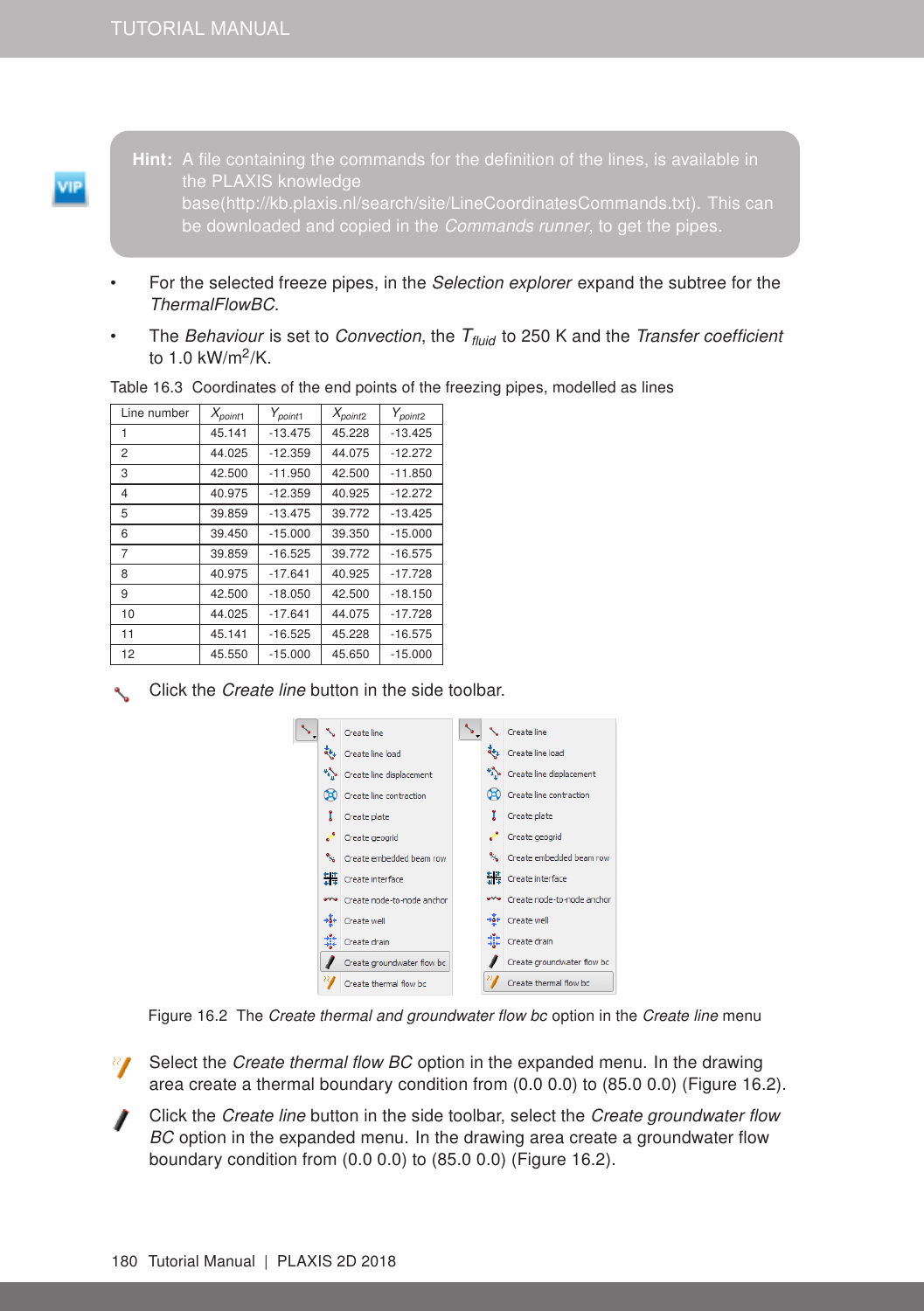• Similarly follow the above steps to create thermal and groundwater flow boundary for the following lines (85.0 0.0) to (85.0 -30.0); (85.0 -30.0) to (0.0 -30.0) and finally (0.0 -30.0) to (0.0 0.0).

PLAXIS allows different types of Thermal boundary conditions to be applied. In this tutorial the freeze pipes will be modelled as convective boundary conditions.

- Multi select the created boundaries.
- For the ThermalFlowBC, set the Behaviour to Temperature and  $T_{ref}$  to 283 K.

To assign the groundwater boundary conditions, the following steps are followed:

- Multi select the top and bottom boundary.
- For the GWFlowBC, set the Behaviour to Closed.
- Select the left boundary, set the Behaviour to Inflow with a *qref* value of 0.1 m/day.
- The right boundary has the default behaviour of Seepage.

The tunnel is created with the help of the Tunnel designer. Because deformations are not considered in this calculation, there is no need to assign a plate material to the tunnel. The generated tunnel will only be used for generating a more dense and homogeneous mesh around the freezing pipes. The tunnel will not be activated during any calculation phase, but PLAXIS will detect the line elements and will generate the mesh according to these elements. Changing the coarseness factor of the pipe elements will cause a denser, but not a more homogeneous mesh.

- Click the Create tunnel button in the side toolbar and click on (42.5 -18) in the drawing area.
- The option *Circular* is selected for *Shape type*. Note that the default option is *Free.*
- The default option of *Define whole tunnel* is used in this example.
- Proceed to the *Segments* tab and set Radius to 3.0 m to the two multi selected segments.
- Click on *Generate* to generate the defined tunnel in the model. Close the Tunnel designer window.

The geometry of the model is shown in Figure [16.3.](#page-4-0)

<span id="page-4-0"></span>

Figure 16.3 Geometry of the model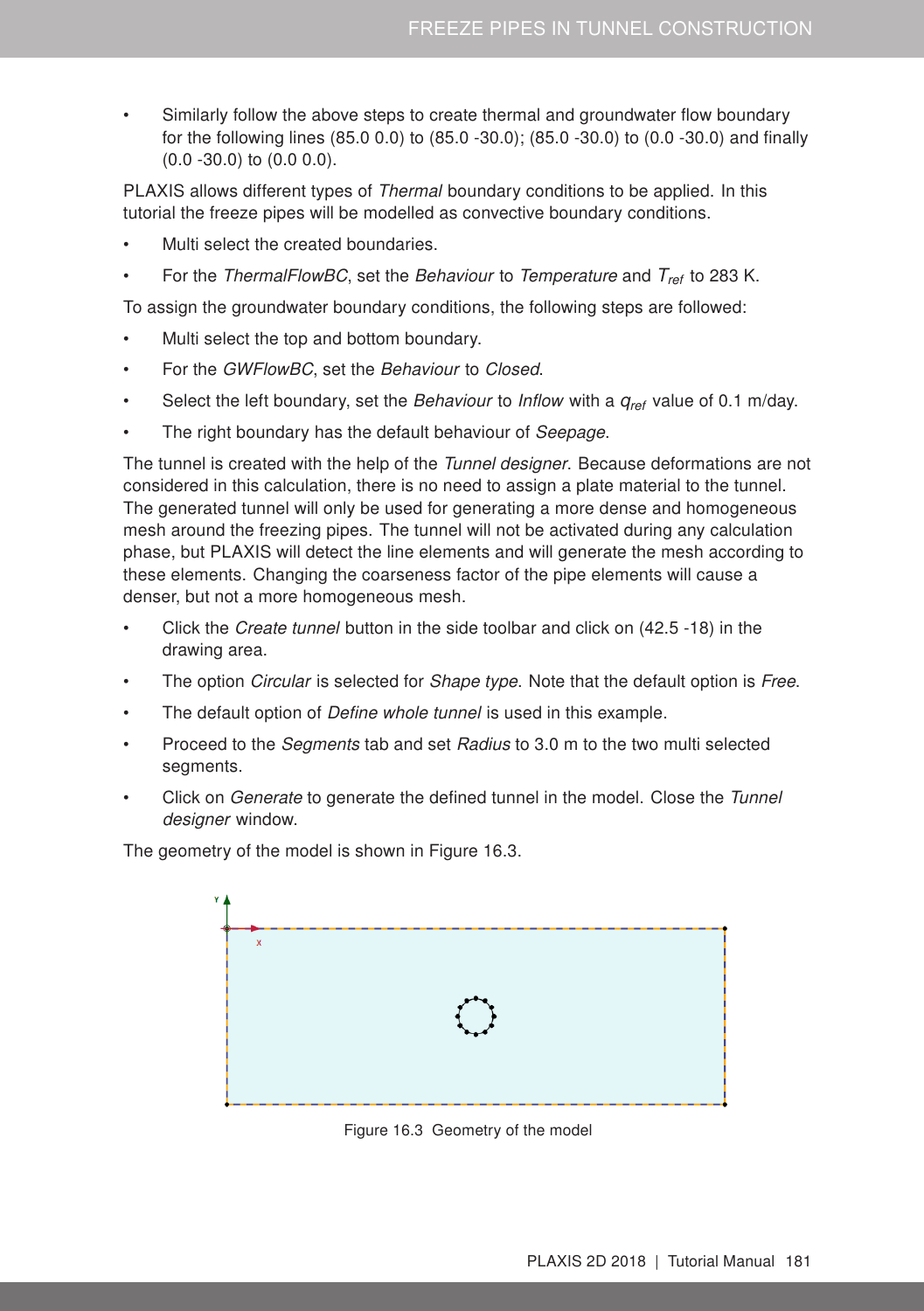# 16.2 MESH GENERATION

- Proceed to the Mesh mode.
- Click the Generate mesh button. The default element distribution of Medium is used **SOP** for this example.
- **View the generated mesh. The resulting mesh is shown in Figure [16.4.](#page-5-0)**
- Click on the Close tab to close the Output program.

<span id="page-5-0"></span>

Figure 16.4 The generated mesh

# 16.3 CALCULATIONS

The calculations for this tutorial are carried out in the Flow only mode.

## Initial phase

- Proceed to Staged construction mode.
- Double click on Initial phase in the Phases explorer.
- In the Phases window select the Flow only option from the Calculation type drop-down menu.
- Choose the Earth gradient option for the Thermal calculation type.
- In the Staged construction activate the ThermalFlow under the Model conditions subtree and set the value for *Tref* to 283 K, *href* to 0 m and 0 K/m for the Earth gradient.

## Phase 1: Transient calculation

- Add a new phase.
- Double click the new phase in the Phases explorer.
- In the Phases window, enter an appropriate name for the phase ID (For eg: "Transient calculation").
- Set Transient groundwater flow as the option for the Pore pressure calculation type. E.
- 话 Set Transient thermal flow as the option for the Thermal calculation type.
- Set Time interval to 180 days and the Max number of steps stored to 100. This is to be able to view intermediate time steps after the calculation.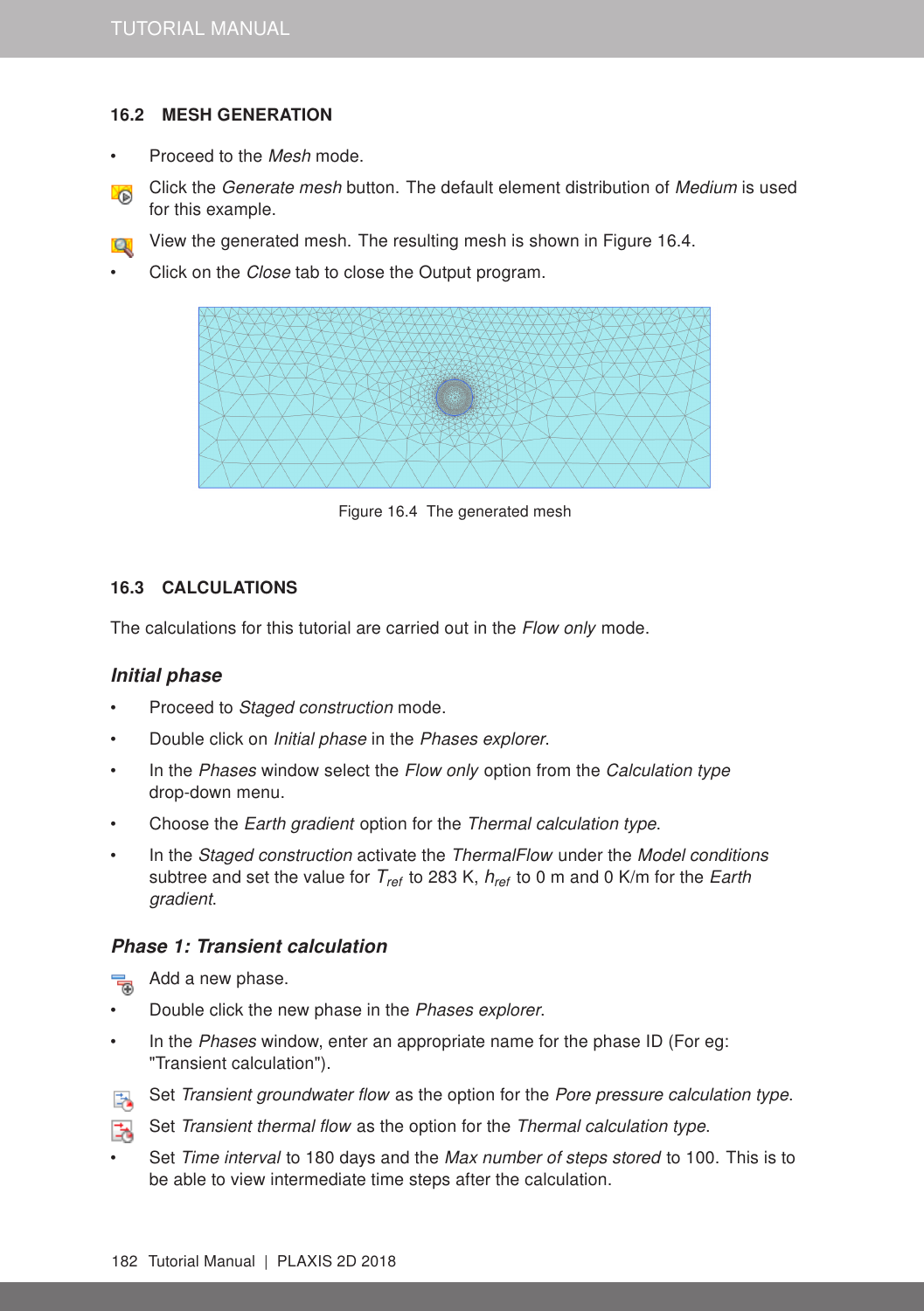

Figure 16.5 Initial phase

- In Staged construction mode, activate all the thermal boundary conditions by clicking the check box for the Thermal flow BCs in the Model explorer.
- In the *Model explorer*, activate the four groundwater flow boundary conditions corresponding to the left, top, right and bottom boundary conditions in the Groundwater flow BCs subtree.
- In the Model explorer, deactivate the ThermalFlow condition under the Model conditions subtree.

The calculation definition is now complete. Before starting the calculation it is suggested that you select nodes or stress points for a later generation of curves.

Click the *Select points for curves* button in the side toolbar. Select some characteristic points for curves (for example between two freezing pipes and in the middle of the model).

Calculate the project by clicking the Calculate button in the Staged construction  $\int dV$ mode.



#### 16.4 RESULTS

Interesting results from this calculation can be the point in time when there is no groundwater flow in between two freezing pipes, groundwater flow over the whole model and temperature distribution for both steady state and transient calculations.

To view the results in the Output program:

- **Fox** Click the View calculation results button on the toolbar.
- From the Stresses menu, select Heat flow  $\rightarrow$  Temperature.
- Figure [16.6](#page-7-0) shows the spatial distribution of the temperature for transient calculation in the final step.
- From the *Stresses* menu, select *Groundwater flow*  $\rightarrow$  |*q*|.
- Select the Arrows option in the View menu or click the corresponding button in the toolbar to display the results arrows.